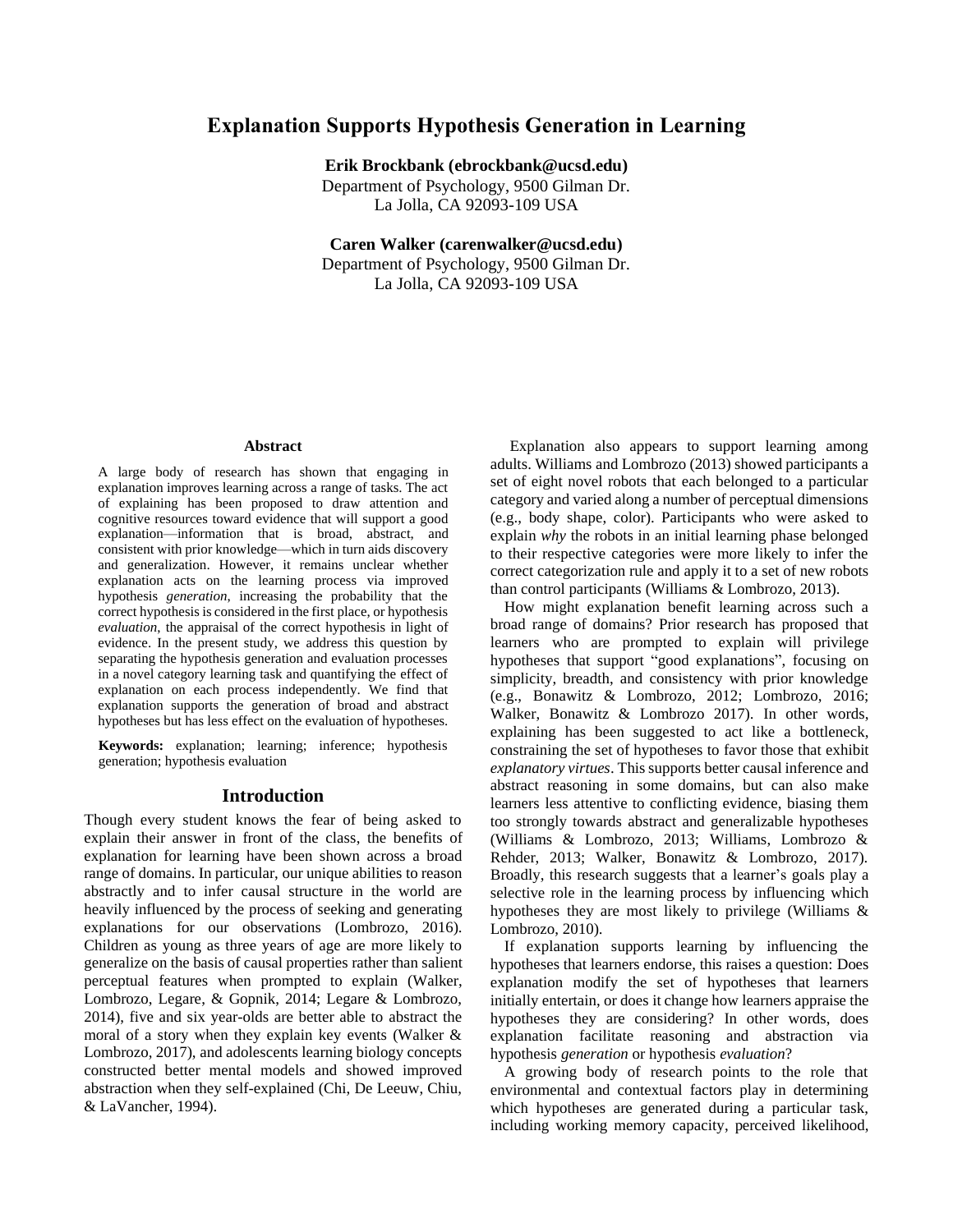the number of alternatives available, and the design of the learning environment, among others (e.g., Dougherty & Hunter, 2003; Koehler, 1994; Walker, Rett, & Bonawitz, 2020). If the effectiveness of explanation in learning lies in directing attention and cognitive resources to hypotheses that are consistent with explanatory virtues, we might expect this to predominantly impact the process of hypothesis generation. However, there is no prior research indicating that explanation might not *also* affect hypothesis evaluation, by, for example, causing learners to over-weight the evidence they observe in favor of a particular type of hypothesis.

In the current study, we examine the role of explanation in hypothesis generation and evaluation by modifying existing methods that have been developed to pull these interrelated cognitive processes apart. Specifically, Bonawitz & Griffiths (2010) show that when participants are given a simple prime before performing a rule learning task, the prime impacts the proportion of participants who correctly infer the rule but does *not* impact how likely participants rate the correct rule to be. In this way, priming can be interpreted as constraining hypothesis generation, but not evaluation. Building on these results, we hypothesize a similar effect of explanation during learning.

To test this, we presented participants with a category learning task which requires them to generate and evaluate hypotheses about which kinds of fishing lures are most likely to catch fish. Participants in an explanation condition were prompted to explain the evidence they saw during the task, while control participants simply described it. All participants were then presented with a hypothesis generation task drawing on the "rule report" method used in prior research on explanation (Williams & Lombrozo, 2010), followed by a separate hypothesis evaluation task modeled after Bonawitz & Griffiths (2010). Across these separable hypothesis generation and evaluation prompts, we compare the performance of explanation with the control description condition to understand the role that explanation plays in both hypothesis generation and evaluation processes. By combining prior research on explanation with investigations of hypothesis generation and evaluation, we aim to provide a more precise description of the impact that explanation has on the learning process.

In line with existing theoretical proposals, we predict that explanation will support learners' generation of broad and abstract hypotheses in this task. It is conceivable that explanation might also influence how learners evaluate hypotheses, but our predictions were conservative with respect to this possibility. In order to investigate how explanation impacts hypothesis evaluation, participants evaluated both an abstract "target" rule which was consistent with 100% of the evidence they had seen, as well as a "distractor" rule, which was also consistent with all of the evidence observed but was considerably more complex. These rules appear in Table 1. If explanation influences

learners' evaluation of candidate hypotheses, we predict that explainers may be more likely to privilege the abstract target rule that better reflects explanatory virtues.

#### **Participants**

Participants were 86 undergraduate students from a large West Coast university who received course credit for their participation. Participants were randomly assigned to either *explain* or *describe* conditions.

#### **Procedure**

Participants completed the experiment in a web browser on laboratory computers<sup>1</sup>. All participants were given instructions indicating that they would see a number of different fishing lure combinations, and that their task was to determine which combinations were most likely to catch fish. The fishing lures used throughout the experiment were composed of two stacked shapes: one smaller shape on the bottom of the fishing lure and one larger shape on the top. Each of the top and bottom shapes belonged to one of six possible shapes, three of which were *rounded* (circle, oval, and teardrop) and three of which were *pointy* (triangle, diamond, and four-pointed star). Each shape in the fishing lure combination had one of four possible colors: red, blue, green or yellow. In addition, each shape either did or did not have a purple dot. The fishing lure combinations that caught fish were determined by the following rule: *lures with pointy shapes on the bottom catch fish*. This rule was chosen based on prior work suggesting that explainers are more likely to propose more abstract rules (i.e., *pointy*, rather than triangle, diamond, or star) (Williams & Lombrozo, 2010), and rules that are more consistent with prior mechanistic knowledge (i.e., pointed objects are used to catch fish) (Williams & Lombrozo, 2013). This was also confirmed in a pilot study of the present experiment.

The experiment itself was composed of a trial phase, a hypothesis generation phase, a hypothesis evaluation phase, and a memory check.

**Trial Phase** In the trial phase, participants observed eight fishing lure trials, each consisting of an evidence component, a description or explanation component, and a prediction component. These are illustrated in Figure 1.

In the evidence component of each trial, participants were shown a novel fishing lure combination and told whether or not this combination successfully caught a fish. In the subsequent explanation or description component, participants in the *explain* condition were prompted to provide a written explanation for the evidence they had just seen ("*Explain why your friend might have {not have} caught a {any} fish with this lure combination*"), while in the control *describe* condition, participants were simply asked to describe the evidence they had just seen ("*Describe this lure* 

<sup>1</sup> All code for this experiment, as well as analysis code for the results presented below can be found at: https://github.com/erikbrockbank/go\_fish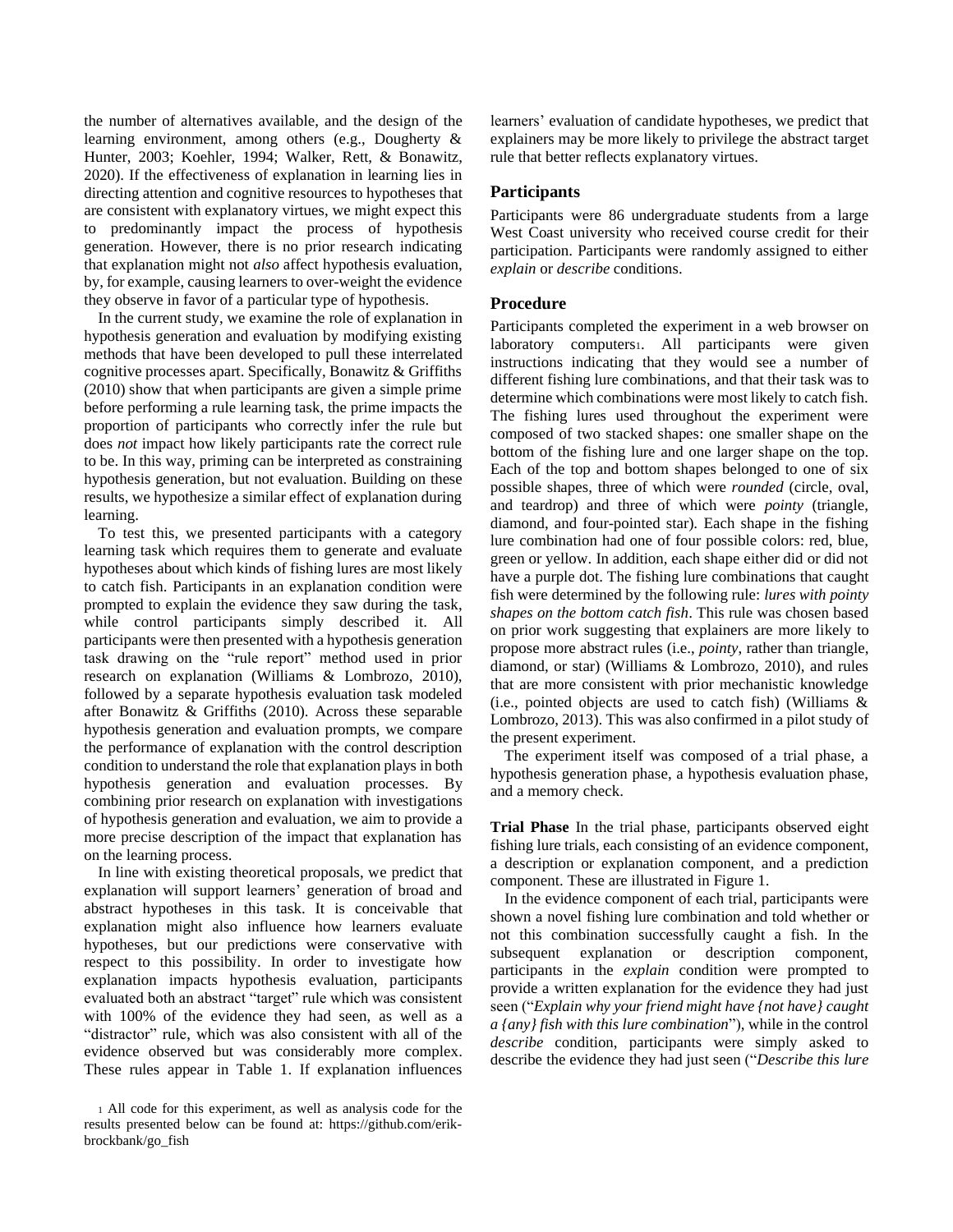

Figure 1: A sample trial seen during the trial phase of the experiment. Top, a sample *evidence* component in which participants see a lure combination that does or does not catch fish. Middle, a sample *response* component for participants in the *explain* condition. Control participants saw a similar prompt asking them to describe the lure combination. Bottom, a sample *prediction* component for a new lure similar to the previous evidence.

*combination that your friend caught a fish {didn't catch a fish} with*"). This was the only difference between conditions. In the prediction component of each trial, participants were shown a novel fishing lure combination which retained only one of the elements of the earlier lure combination they observed and asked to indicate whether they thought this new combination would catch fish or not. Participants were not given feedback about their predictions.

Accumulated evidence from previous trials remained visible at the bottom of the screen throughout all subsequent trials to help participants recall which fishing lure combinations did and did not catch fish. The evidence and prediction segments of the trials included four fishing lure combinations that did catch fish and four that did not. The fishing lures chosen and the order they appeared in were identical across participants. The decision to present fishing lures in the same order for all participants allowed for tight control over when participants saw each negative exemplar, and therefore when various hypotheses could be ruled out by the evidence. Any order effects resulting from the presentation of evidence would therefore impact participants in both conditions equally.



Figure 2: Top, the hypothesis generation classification task used to test whether participants had inferred the correct rule for categorizing fishing lures. At bottom, the hypothesis evaluation task for a sample rule.

**Hypothesis Generation Phase** After completing the eight trials, participants were tested on hypothesis generation. First, they were given a free response prompt to assess whether they had figured out the target rule: "*Describe the single best rule you used for deciding whether or not each lure combination will catch fish*". Next, they were shown a set of eight novel fishing lure combinations and asked to indicate whether each of these combinations would catch fish, along with a confidence rating from 1 to 7 (see Figure 2). During the hypothesis generation phase, the evidence from earlier trials was *not* available for reference; this ensured that the rules participants provided were generated during the trial phase, rather than by careful study during the generation phase.

Participants' free responses were coded as either correct or incorrect, depending on whether they were able to provide a rule which was consistent with 100% of the evidence and would allow them to successfully classify a novel fishing lure combination. By this criterion, participants who were explicit about the shapes that caught fish (noting the triangle, diamond, and star), but did not refer to them as "pointy," were still coded as correct. Responses that provided insufficient evidence that the learner generated the correct rule (e.g., *"I used the lure's shape"*) were coded as incorrect. A second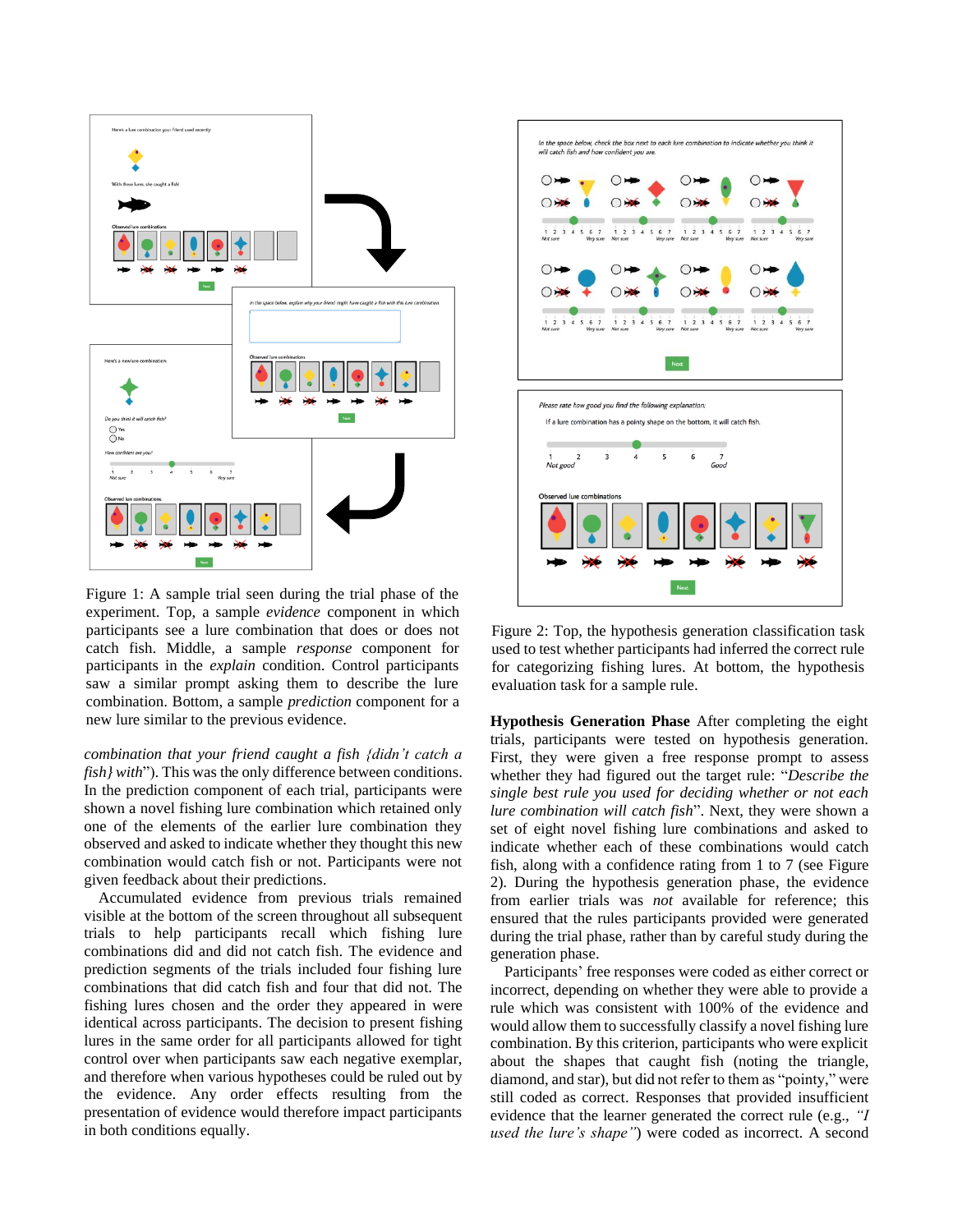researcher who was blind to condition coded the responses for reliability. Agreement was 99%. Though it was possible to have come up with a rule—other than the target rule which was consistent with all of the evidence (e.g., the distractor rule), no participant provided such a rule.

**Hypothesis Evaluation Phase** Next, participants were tested on hypothesis evaluation. Participants were shown a series of six possible rules representing candidate hypotheses about which types of fishing lure combinations catch fish. Of the six rules, the target rule and a distractor rule were both consistent with 100% of the evidence. Three additional miscellaneous rules were consistent with five or six pieces of evidence, and one additional rule suggested that it was randomly determined which fishing lure combinations caught fish. Table 1 lists each of the rules that participants evaluated. The target rule was chosen to highlight the sort of abstract reasoning recruited during explanation, while the distractor rule, while also consistent with all of the evidence, was significantly more complex. Participants were asked to rate the strength of each rule as an explanation of the evidence on a 1 to 7 scale (see Figure 2). During this phase, participants were again provided with a visual reminder of the outcome of each of the eight trials at the bottom of the screen. Consistent with prior work (Bonawitz & Griffiths, 2010), this was done to assess participants' appraisal of each hypothesis in light of the evidence.

Table 1: Rules used during evaluation.

| Rule                                                                                                                                                                  | Category   | <b>Evidence</b> |
|-----------------------------------------------------------------------------------------------------------------------------------------------------------------------|------------|-----------------|
| If a lure combination has a red<br>shape or a blue shape, it will<br>catch fish                                                                                       | Misc.      | 62.5%           |
| If a lure combination has a<br>diamond, it will catch fish                                                                                                            | Misc.      | 62.5%           |
| If a lure combination has a<br>pointy shape on the bottom, it<br>will catch fish                                                                                      | Target     | 100%            |
| There is no pattern to which lure<br>combinations catch fish: the<br>results are random, but there<br>are approximately equal<br>numbers that catch fish and<br>don't | Random     | <b>NA</b>       |
| If a lure combination has a<br>yellow shape or a diamond on<br>the bottom, it will catch fish                                                                         | Distractor | 100%            |
| If a lure combination has a<br>purple dot on at least one of the<br>lures, it will catch fish                                                                         | Misc.      | 75%             |

**Memory Check** Finally, participants were given a memory probe in which they were shown a set of eight fishing lure combinations, including four novel fishing lure combinations and four that had previously appeared during the training phase. Participants were prompted to indicate whether they had seen each fishing lure combination at any point during the experiment.

## **Results**

To understand the role of explanation on hypothesis generation and evaluation, we compare the *explain* and control conditions on the hypotheses they generate, their accuracy at classifying novel fishing lure combinations based on these hypotheses, and their subsequent evaluation of candidate hypotheses about which combinations catch fish. Our results provide evidence that explanation supports hypothesis generation while having a minimal effect on hypothesis evaluation.

#### **Hypothesis Generation**

We first examine the effect of explanation on hypothesis generation. In line with our hypothesis, a significantly greater proportion of participants in the *explain* condition provided the correct hypothesis in their free response: 51.2% in the explain condition versus 18.6% in the control ( $\chi^2$  (N = 86, 1)  $= 8.65$ ,  $p = 0.003$ ). Consistent with their performance on the free response item, participants in the *explain* condition were also better able to classify novel fishing lure combinations in the judgment task, compared with controls (Mean accuracy: *explain*: 0.81; *control*: 0.65, *t* (84) = -2.84, *p* = 0.006). Figure 3 shows accuracy on the judgment task by condition. Finally, if we treat people who had 100% accuracy on the judgment task as most likely to have generated the correct rule (whether or not they were able to articulate it in their free response), this proportion is significantly greater in the *explain* condition (*explain*: 0.54; *control*: 0.30;  $\chi^2$  (N = 86, 1) = 3.87,  $p = 0.049$ . These results are robust to lower cutoff scores



Figure 3: Accuracy on classification task by condition. Error bars indicate one SEM.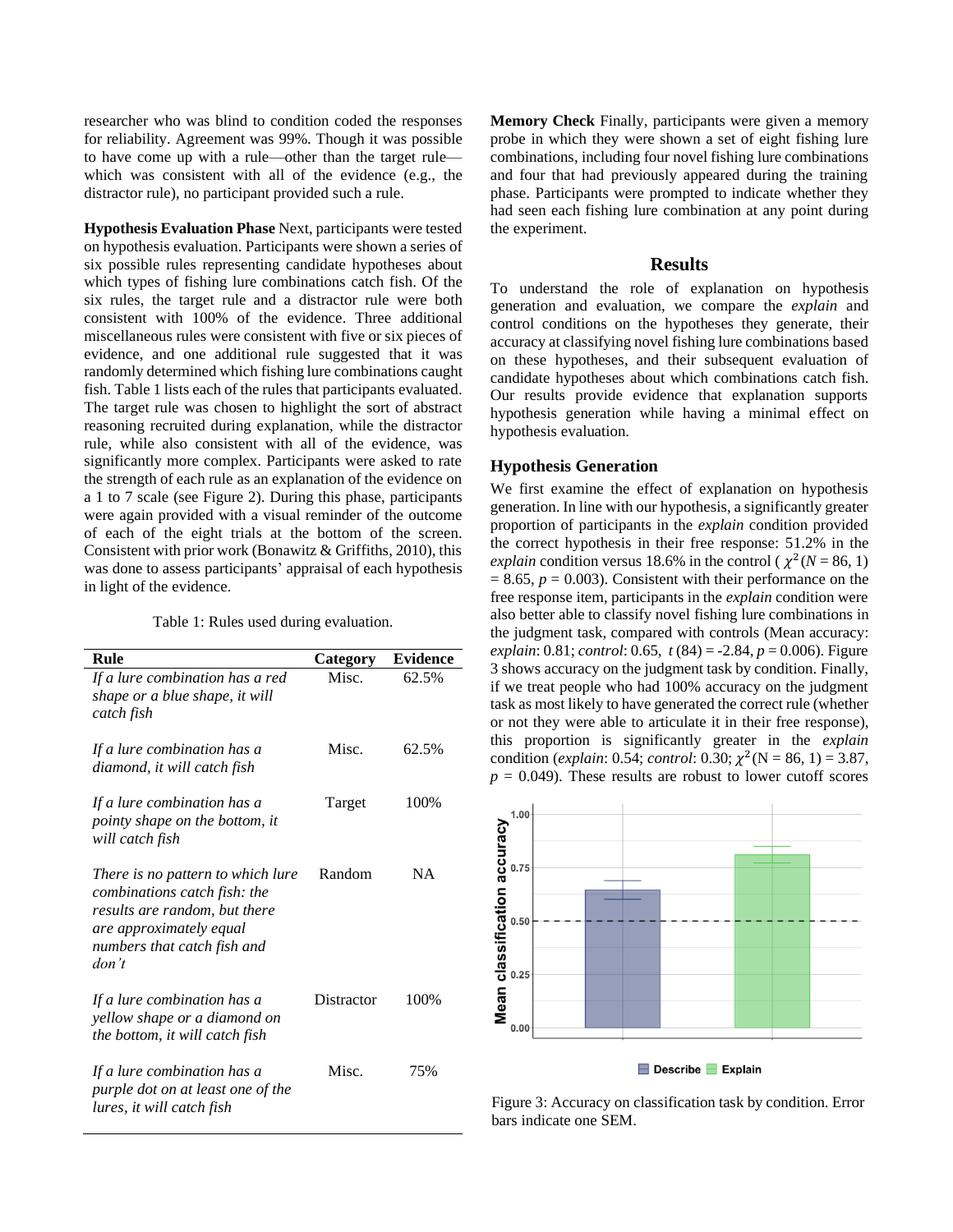including 7/8 and 6/8 correct. In sum, both the free response and classification measures indicate that participants in the *explain* condition were more likely to produce and apply the target hypothesis, suggesting that explanation plays a role in hypothesis generation.

#### **Hypothesis Evaluation**

Figure 4 shows evaluation ratings for the target rule, the distractor rule, and the average ratings across all remaining rules. The difference between conditions in target rule rating is significant, suggesting that explanation may also play a role in hypothesis evaluation (Mean ratings: *explain*: 6.6; *control*: 6.09, *t* (84) = -2.04, *p* = 0.045). However, both conditions provide target rule ratings that are close to ceiling and evaluate the set of all other rules, including the distractor, rule to be far worse explanations (Wilcoxon Signed-Rank: *explain*: *z* = -5.58, *p* < 0.001; *control*: *z* = -5.41, *p* < 0.001).

To further investigate effects of explanation on hypothesis evaluation, we examine the evaluation ratings of the distractor rule across conditions and relative to the target rule. We might expect participants in the *explain* condition to find the distractor hypothesis less appealing than *controls* since this rule lacked the explanatory virtues of both simplicity and breadth, which they may be more attuned to. However, we find no significant difference between conditions in their average rating (Mean ratings: *explain*: 4.12; *control*: 4.74, *t*  $(84) = 1.53$ ,  $p = 0.13$ ). Notably, all participants *did* rate this rule significantly lower than the target rule, despite the fact that both rules were consistent with all the evidence observed (*explain*: *t* (84) = -7.54, *p* < 0.001; *control*: *t* (84) = -3.85, *p* < 0.001). This likely reflects a general prior preference for explanations which are not only consistent with the evidence, but also simple and easily generalizable (Williams, Lombrozo & Rehder, 2013). Further, in a comparison of mean ratings of the target and distractor rule for participants in each condition, the interaction between condition and rule type is significant, suggesting that the differential between target and distractor rules was different for participants in the *explain* condition than control participants ( $F(1, 82) = 5.6$ , *p*  $= 0.02$ ). This suggests that there may be an effect of explanation in producing a greater disparity between target and distractor rules.

Finally, to ensure that these results do not depend on whether participants successfully generated the target hypothesis, we look at evaluation ratings of the target rule among participants who did *not* generate the target hypothesis. We find no difference in rule ratings across conditions (Mean ratings: *explain*: 6.24; *control*: 5.91, *t* (54)  $= -0.86$ ,  $p = 0.39$ ). More importantly, evaluation ratings for the target rule remain significantly higher than those for all other rules including the distractor (Wilcoxon Signed-Rank: *explain*: *z* = -3.83, *p* < 0.001; *control*: *z* = -4.75, *p* < 0.001). In line with the results for all participants, among participants who did not generate the target hypothesis, there is no significant difference between conditions in ratings of the distractor rule (Mean ratings: *explain*: 4.62; *control*: 5.17, *t*  $(54) = 1.14$ ,  $p = 0.26$ ). Finally, participants in both conditions



Figure 4: Evaluation ratings for target rule, distractor, and all other rules by condition. Error bars indicate one SEM.

rate the target rule significantly higher than distractor rule (*explain*: *t* (40) = -3.24, *p* = 0.002; *control*: *t* (68) = -2.02, *p* = 0.048). This effect appears to be larger for explain participants, as with the full participant set; however, in this case the interaction between rule type and condition is not significant  $(F(1, 52) = 2.04, p = 0.16)$ . In sum, we find evidence that is broadly consistent with the hypothesis that participants across both conditions evaluate the target rule based on the available evidence, as well as its generality.

### **Memory**

Results of the hypothesis generation and evaluation tasks strongly support the proposal that explanation facilitates generation of broad and abstract hypotheses. To assess whether the observed effects of explanation on hypothesis generation could be due to a general increase in attention or engagement, we looked for condition differences in memory for fishing lure combinations. Participants in both conditions performed above chance in their overall memory accuracy (*explain*: *t* (42) = 5.17, *p* < 0.001; *control*: *t* (42) = 3.67, *p* < 0.001), with no evidence of higher accuracy for participants in the *explain* condition (Mean accuracy: *explain*: 0.61; *control*: 0.59,  $t(84) = -0.61$ ,  $p = 0.55$ ). This suggests that the benefits of explanation on hypothesis generation cannot be reduced to a general increase in attention or depth of processing. Collapsing across conditions, participants who successfully generated the target hypothesis did not perform better on the memory task than those who did not  $(t (84))$ 0.32,  $p = 0.75$ ). This further suggests that effects of effort or processing cannot account for accuracy in hypothesis generation.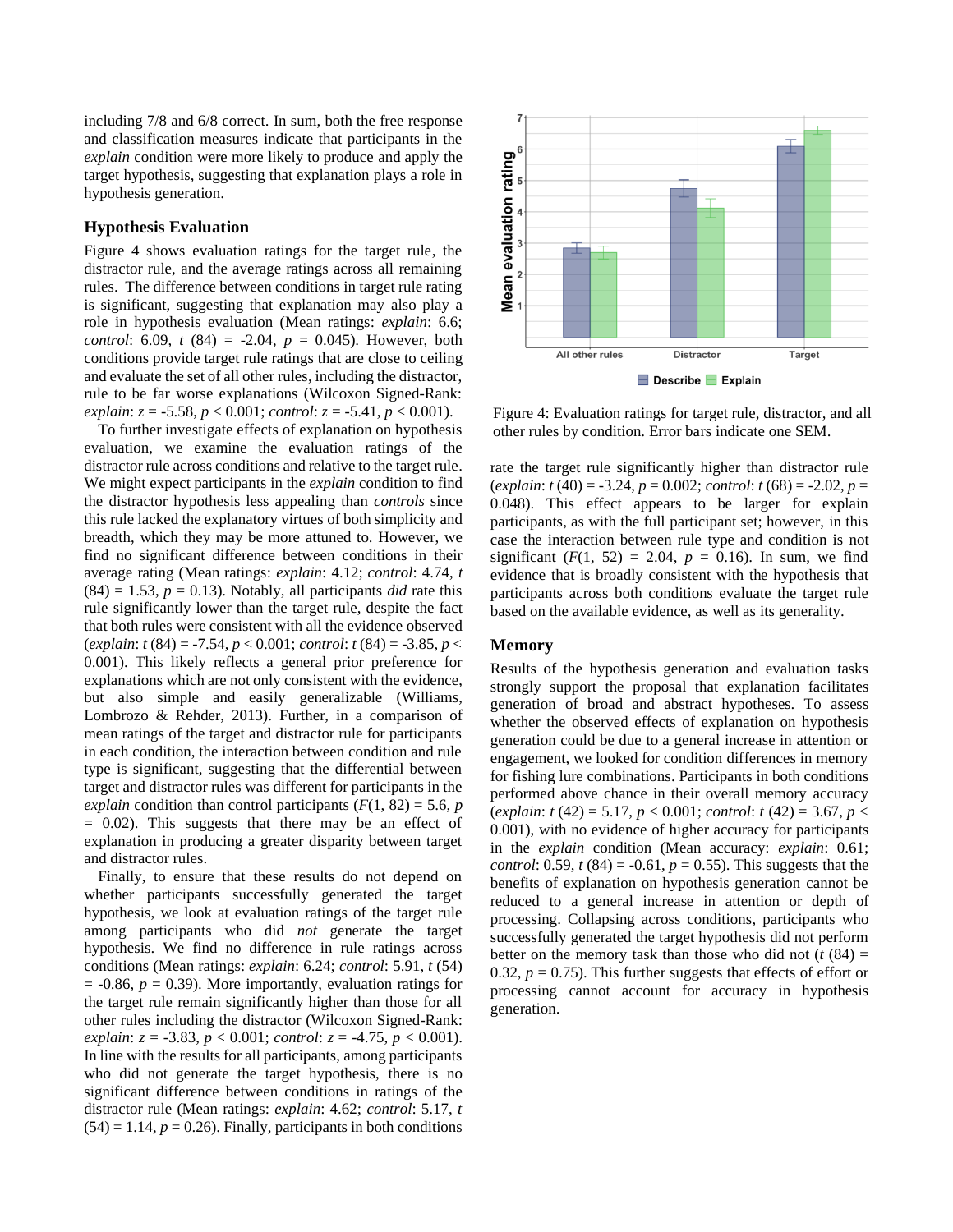

Figure 5: Mean experiment completion time and mean trial completion time by condition. Error bars indicate one SEM.

### **Time on Task**

To understand whether performance on the hypothesis generation tasks could simply be attributed to time spent on the task, we examined time spent on the experiment as a whole, as well as time spent on individual trials within the evidence phase. Figure 5 shows overall time on the experiment across conditions. Participants in the *explain*  condition did not spend any longer on the task than control participants; in fact, though it may appear that control participants spent *longer*, this difference is not significant (Mean time on task: *explain*: 731s; *control*: 816s, *t* (84) = 1.18,  $p = 0.24$ ).

Looking exclusively at time spent on the evidence trials themselves (i.e., the segment of the experiment which differentiates the two conditions), the data are similar to the overall experiment time: control participants appear to spend slightly longer describing the evidence than explainers spent explaining it, but this difference is not significant (Mean time on trials: *explain*: 54.6s; *control*: 67.3s, *t* (67) = 1.63, *p* = 0.11) (see right side of Figure 5)2. Further, participants across conditions who generated the target hypothesis did not spend longer on the task than those who failed to generate the target hypothesis,  $(t (84) = 0.99, p = 0.33)$ , and did not spend longer on evidence trials,  $(t (67) = 0.93, p = 0.35)$ . This further suggests that time spent on the task is not accounting for the accuracy in hypothesis generation at the outset.

### **Discussion**

In this experiment, we investigated the role explanation plays in the process of hypothesis generation and evaluation. Using a category learning task with novel stimuli, we find that participants who are prompted to provide explanations for the evidence they observe are more likely to generate the (correct) abstract rule for category membership than control participants who were simply asked to describe the evidence.

This suggests that the benefits that explanation confers on learning arise initially by constraining the set of hypotheses generated by the learner. By comparison, the effect of explanation on hypothesis evaluation is less clear. Participants in both conditions rated the target rule significantly higher than all other rules, including the distractor rule which was consistent with 100% of the evidence. In other words, the pattern of results was roughly similar for participants in both *explain* and *control* conditions. However, we also find a significant difference between the two conditions in their rating of the target rule; since these ratings were near ceiling in both cases, this may obscure a larger difference between the two groups in how they evaluate hypotheses.

The results of the memory probe and time analysis allow us to rule out a variety of alternative explanations for the observed condition differences in hypothesis generation. First, it's possible that participants in the *explain* condition simply tried harder. Generating explanations for the evidence observed during the eight trials is undoubtedly more challenging than simply describing that same evidence. The increased effort and attention in this condition, rather than the act of generating explanations, could have plausibly accounted for these results. However, if this were the case, we would expect participants in the *explain* condition to have better memory for the fishing lure combinations they did or did not see at any point in the experiment. The results from the memory probe do not support this explanation.

Second, if participants in the *explain* condition had spent more time on the task, this longer exposure to the stimuli and additional time spent generating responses might have made them more likely to generate the target hypothesis. However, the time on task results also rule out this alternative account. In short, the lack of differences in the amount of time spent on the task or memory for task stimuli rule out alternative proposals that the process of explaining increases overall attention or engagement (e.g., Siegler, 2002).

Though the hypothesis generation results were consistent with our initial predictions, the modest impact of explanation on hypothesis evaluation deserves further attention. One possibility which might account for these results relates to the overlapping demands of generating explanations with hypothesis generation and evaluation. In particular, the prompts to explain and the hypothesis generation task may themselves involve some amount of tacit hypothesis evaluation. Further, the evaluation task may rely to some degree on explanatory reasoning, such that when participants were prompted to explicitly evaluate the provided rules, differences between the two conditions were more difficult to discern. A second possibility (noted above) is that participants' evaluations of the target rule were close to ceiling in both conditions. This was presumably due to the fact that participants were able to reference the evidence while evaluating hypotheses. Future work might address

<sup>2</sup> Trial completion time was not recorded for the first 17 participants (20% of the total sample), balanced across conditions (8 control, 9 *explain*).